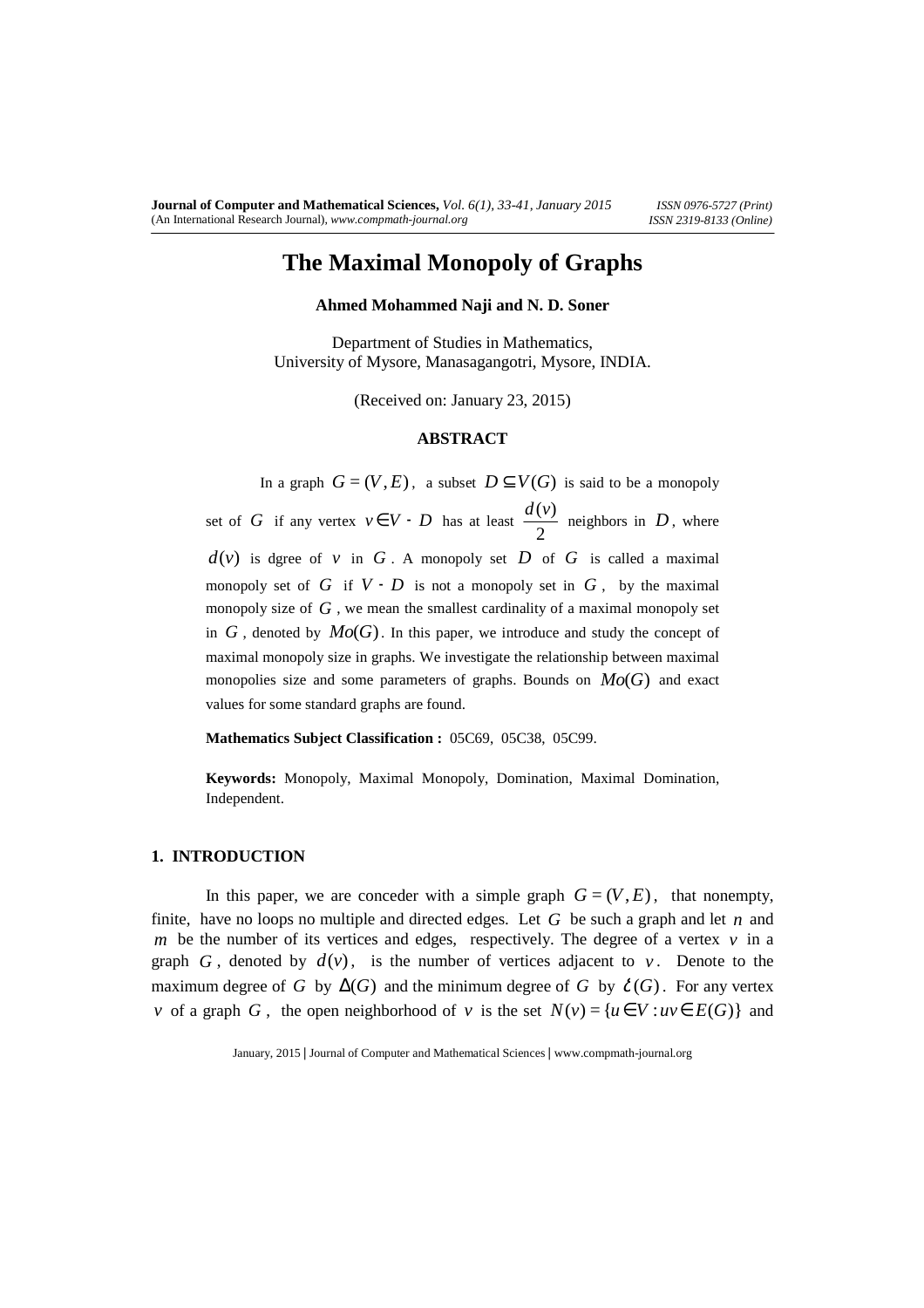the closed neighborhood of *v* is  $N[v] = N(v) \cup \{v\}$ . For a subset  $S \subseteq V(G)$  the open neighborhood is the set  $N(S) = \bigcup_{v \in S} N(v)$ , the degree of a vertex  $v \in V(G)$  with respect to a subset *S* is  $d_s(v) = |N(v) \cap S|$ . For a graph *G*, a set of vertices  $S \subseteq V(G)$  is called an independent set of *G* if no two vertices in S are adjacent. The Independent number, denoted by  $\beta(G)$ , is the maximum cardinality of an independent set in *G*. For a graph *G*, a set of vertices  $S ⊆ V(G)$  is called a vertex cover set of *G* if every edge  $e ∈ E(G)$  has at least one end in *S*. The vertex cover number, denoted by  $\alpha(G)$ , is the minimum cardinality of vertex cover set in  $G$ . We refer the reader to<sup>4</sup> for graph theoretical not defined in this paper. A set  $D$  of vertices in a graph  $G$  is a dominating set of  $G$  if every vertex in *V* − *D* is adjacent to some vertex in *D*. The domination number  $\gamma(G)$  of *G* is the minimum cardinality of a dominating set in  $G<sup>5</sup>$ . The concept of maximal domination number was introduced by V. R. Kulli *et al.*<sup>7</sup>. A dominating set  $D$  of  $G$  is maximal if *V* − *D* is not a dominating set of *G*. The maximal domination number  $\gamma_m(G)$  of G is the minimum cardinality of a maximal dominating set. The concepts of maximal equitable domination number of a graph was introduced by P. N. Vinaykumar and D. Soner Nandappa<sup>11</sup> and maximal X-domination number of a bipartite graph was introduced by Y. B. Venkatakrishnan and *et al*. 10 .

A subset *D* of vertices set of *G* is called a monopoly set if for every vertex  $v \in V(G)$  − *D* has at least 2  $\frac{d(v)}{dt}$  neighbors in *D*, where  $d(v)$  denoted to a degree of a vertex  $\nu$  in  $G$ , the monopoly size of  $G$  is the smallest cardinality of a monopoly set in  $G$ , denoted by  $mo(G)$ . In particular, monopolies are dynamic monopoly (dynamos) that, when colored black at a certain time step, will cause the entire graph to be colored black in the next time step under an irreversible majority conversion process. Dynamos were first introduced by Peleg<sup>9</sup>. For more details in dynamos in graphs (see e.g.<sup>1,2,3,8,12</sup>). In<sup>6</sup>, the author defined a monopoly set of a graph  $G$ , proved that the  $mo(G)$  for general graph is at least 2  $\frac{n}{2}$ , discussed the relationship between matchings and monopolies and he showed that any graph *G* admits a monopoly with at most  $\alpha'(G)$  vertices.

In this paper, we introduces and study the concept of maximal monopoly size *Mo*(*G*) of graph. We investigate the relationship between maximal monopolies size and some parameters of graph as monopolies size and maximal domination number in graphs. Bounds on *Mo*(*G*) and exact values for some standard graphs are found.

**Definition 1.1** A monopoly set *D* of a graph *G* is called a maximal monopoly set if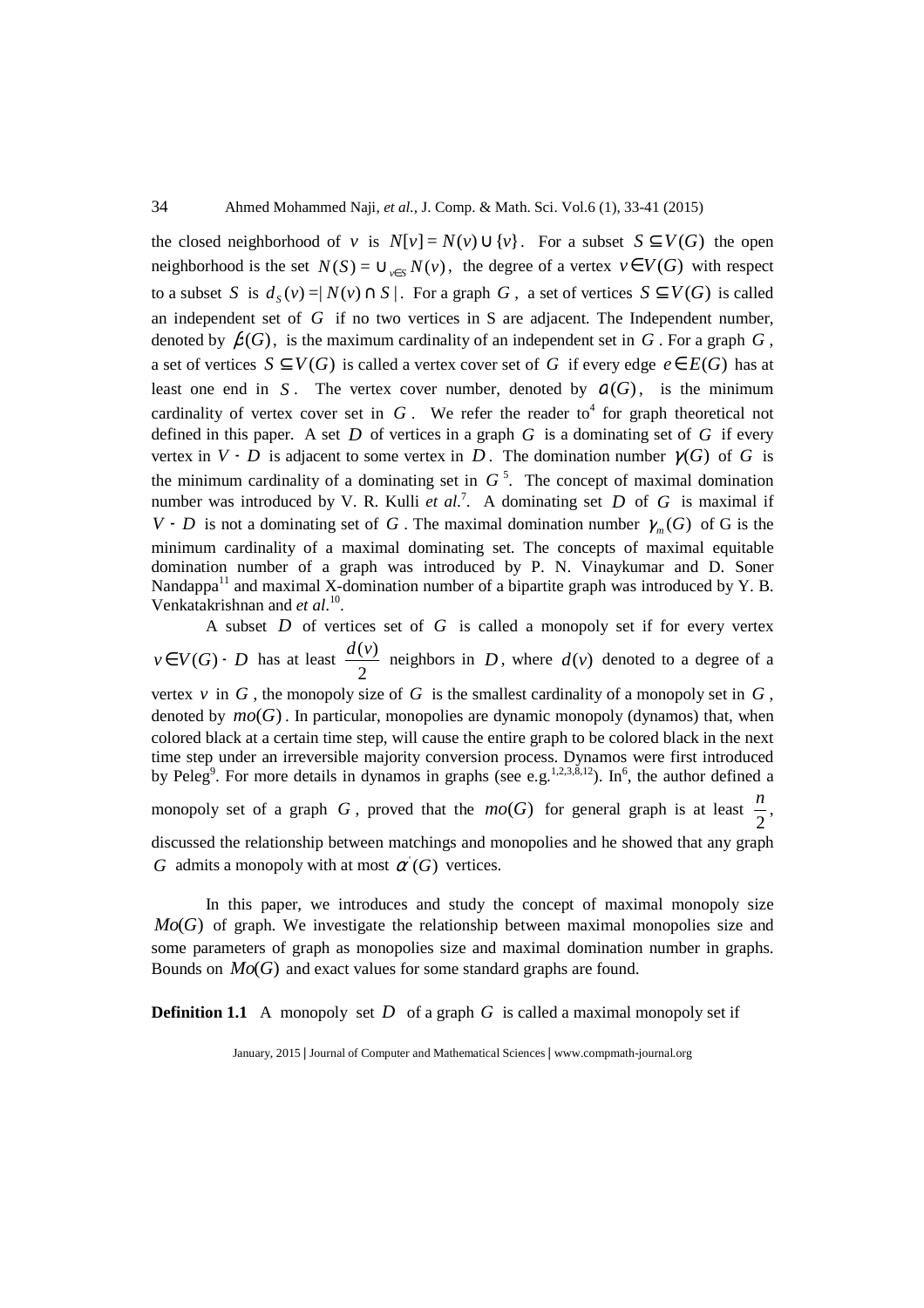*V* − *D* is not monopoly set in *G*. The maximal monopoly size  $Mo(G)$  of *G* is the minimum cardinality of a maximal monopoly set.

**Definition 1.2** A maximal monopoly set *D* of a graph *G* is minimal if for every vertex  $v \in D$ ,  $D - \{v\}$  is not maximal monopoly set in  $G$ .

## **2. EXAMPLE**

For a graph  $G_1$  as shown in Figure. 1,  $D_1 = \{v_2, v_4, v_6\}$  is a minimal monopoly set and  $V - D_1$  is also a monopoly set. So,  $D$  is not a maximal monopoly set in  $G_1$ , while,  $D_2 = \{v_2, v_4, v_5, v_6\}$  is a monopoly set and *V* −  $D_2$  is not a monopoly set in  $G_1$ . So,  $D_2$  is a maximal monopoly set in  $G_1$  and  $mo(G_1) < Mo(G_1)$ .

For a graph  $G_2$  as shown in Figure. 1,  $D = \{v_3, v_4, v_5, v_6\}$  is a minimal monopoly set and *V* - *D* is not a monopoly set in  $G_2$ . So, *D* is a maximal monopoly set in  $G_2$  and  $mo(G_2) = Mo(G_2)$ .



# **3. EXACT VALUES OF MAXIMAL MONOPOLY SIZE OF SOME STANDARD GRAPHS**

1. For the complete graph  $K_n$ ,  $n \ge 2$ , Mo  $(K_n) = \frac{n}{2} + 1$ 2  $(K_n) = \frac{n}{2}$  + *n Mo*  $(K_n) = \frac{n}{2} + 1$ ;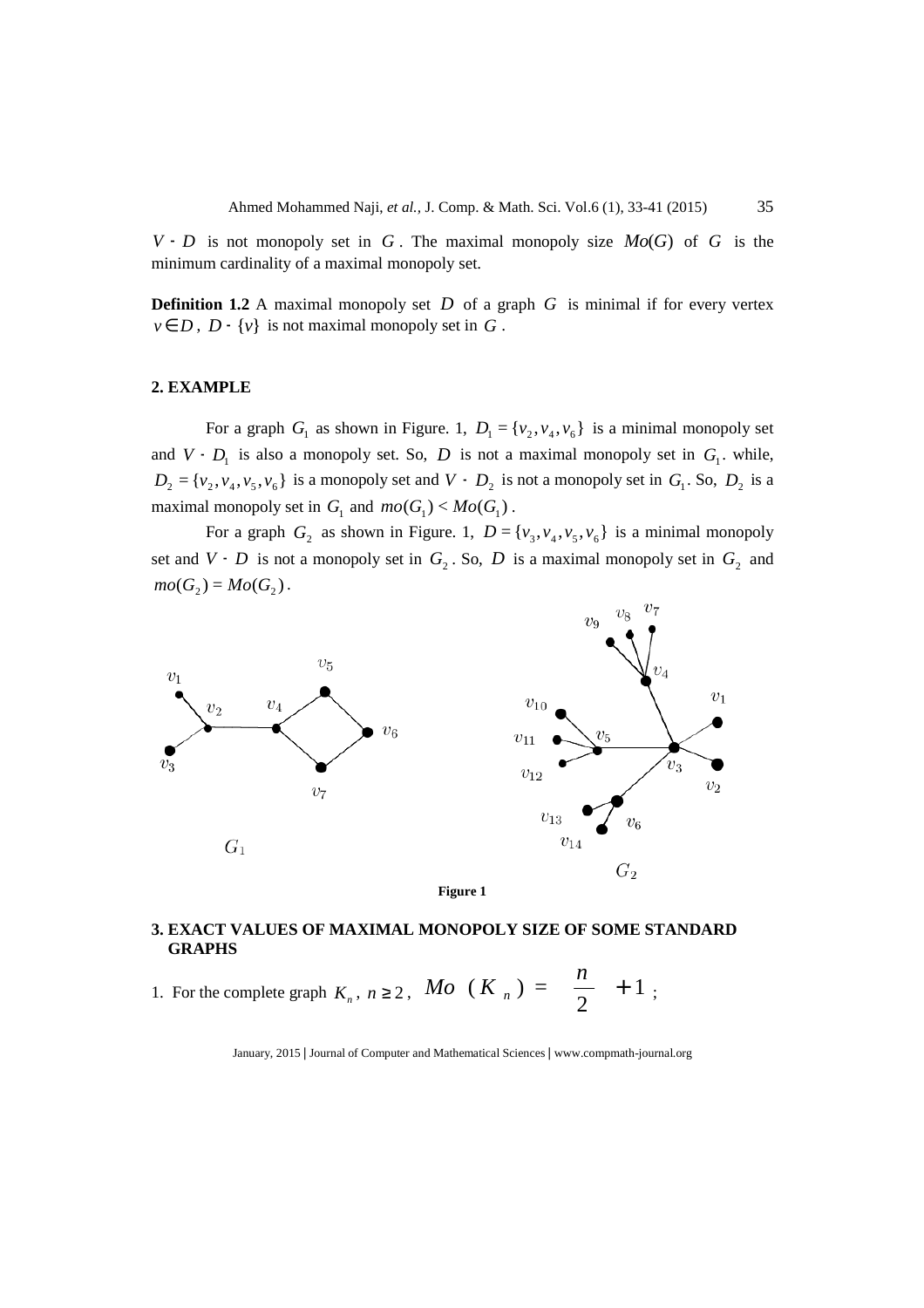36 Ahmed Mohammed Naji, *et al.,* J. Comp. & Math. Sci. Vol.6 (1), 33-41 (2015)

2. For the path 
$$
P_n
$$
,  $Mo(P_n) = \lceil \frac{n}{3} \rceil + 1$ 

3. For the cycle  $C_n$ ,

$$
Mo(C_n) = \begin{cases} \lceil \frac{n}{3} \rceil + 2, & \text{if } n \equiv 0 \ (mod \ 3); \\ \lceil \frac{n}{3} \rceil + 1, & \text{otherwise } . \end{cases}
$$

4. For a complete bipartite graph  $K_{s,r}$  of order  $s + r$ ,

$$
Mo (Ks,r) = s + 1, s \leq r
$$

5. For a wheel graph  $W_n$  of order  $n \geq 4$ ,

$$
Mo\ (W_n) = \begin{cases} \lceil \frac{n}{3} \rceil + 2, & \text{if } n \equiv 0 \ (mod \ 3); \\ \lfloor \frac{n}{3} \rfloor + 2, & \text{otherwise} \end{cases}
$$

## **4. PROPERTIES OF MAXIMAL MONOPOLY OF GRAPHS**

In this section, we investigate relationships between maximal monopoly size and monopoly size, dominating number and maximal dominating number in graphs. We introduce some properties of a maximal monopole set of graphs. We obtain some bounds on maximal monopoly size of graphs.

**Observation 4.1** For any graph *G* ,  $\mathcal{V}(G)$   $\colon$   $mo(G)$   $\colon$   $Mo(G)$ .

*Proof.* We know that every monopoly set is a dominating set of graph and every maximal monopoly set is a monopoly set of graph. Hence, the result is holds.

**Remark 4.2** The maximal monopoly size *Mo*(*G*) and the maximal domination number  $\gamma_m(G)$  of graphs are not comparable. For this situation consider the graphs in Figure. 2:

For the graph in Figure. 2.a, the set  $\{v_1, v_2, v_3\}$  is both maximal monopoly set and maximal dominating set with minimum cardinality. Hence,  $Mo(G) = \gamma_m(G) = 3$ .

January, 2015 **|** Journal of Computer and Mathematical Sciences **|** www.compmath-journal.org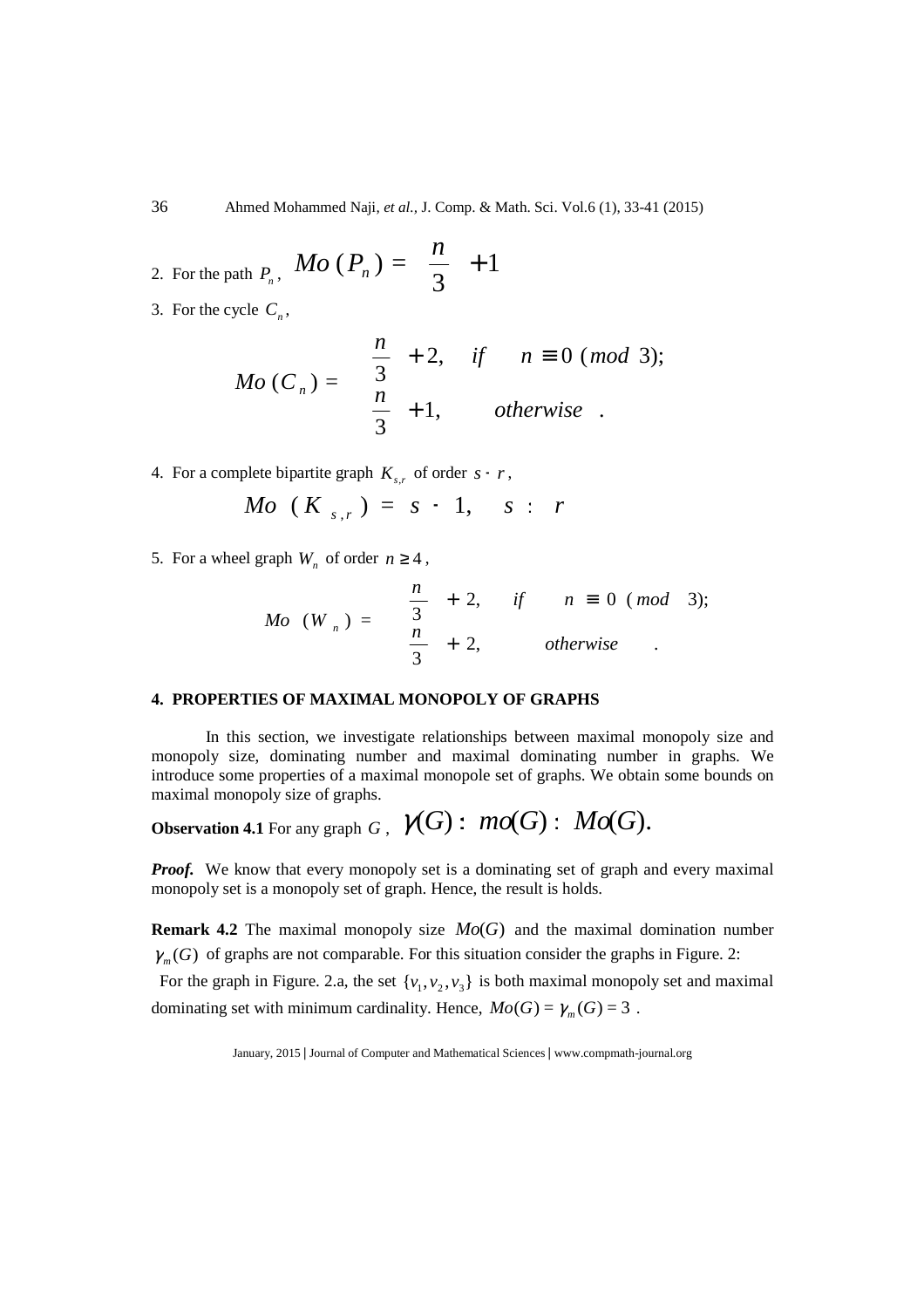For the graph in Figure. 2.b, the set  $\{v_1, v_2, v_3\}$  is a maximal monopoly set and the set  $\{v_1, v_2\}$  is a maximal dominating set with minimum cardinality. Hence,  $Mo(G) = 3$  and  $\gamma_m(G) = 2$ . Therefore,  $\gamma_m(G) < Mo(G)$ .

For the graph in Figure. 2.c, the set  $\{v_1, v_2, v_3\}$  is a maximal monopoly set and the set  $\{v_1, v_2, v_3, v_4\}$  is a maximal dominating set with minimum cardinality. Hence,  $Mo(G) = 3$ and  $\gamma_m(G) = 4$ . Therefore,  $Mo(G) < \gamma_m(G)$ 



**Theorem 4.3** Let *D* be a monopoly set of a graph *G* . Then *D* is a maximal monopoly set in *G* if and only if there exists at least a vertex  $v \in D$  such that; 2  $d_D(v) > \frac{d(v)}{2}$ .

**Proof.** Let *D* be a maximal monopoly set of a graph *G* . Then *V* − *D* is not monopoly set. Hence, there exists a vertex  $v \in D$  such that

$$
| N(v) \cap (V - D) | = d_{v-D}(v) < \frac{d(v)}{2}.
$$
  
Since  $d(v) = d_D(v) + d_{v-D}(v) < d_D(v) + \frac{d(v)}{2}$ , it follows that  

$$
\frac{d(v)}{2} < d_D(v).
$$

Conversely, let *D* be a monopoly set of *G* and there exists a vertex  $v \in D$  such that 2  $d_D(v) > \frac{d(v)}{2}$ . Since 2  $=\frac{d(v)}{2}$ 2  $d_{v-D}(v) = d(v) - d_D(v) < d(v) - \frac{d(v)}{2} = \frac{d(v)}{2}$  for some  $v \in D$ , it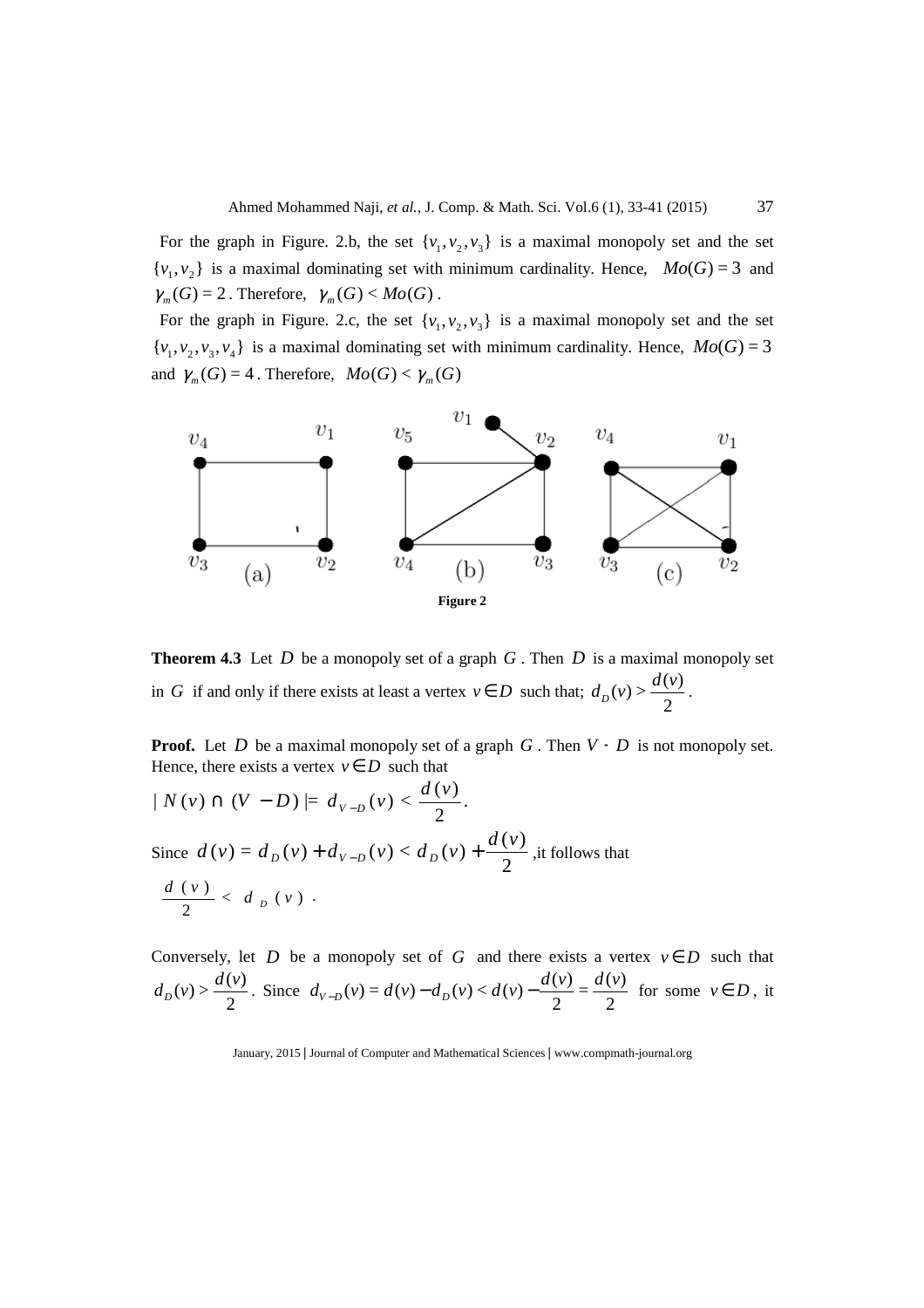38 Ahmed Mohammed Naji, *et al.,* J. Comp. & Math. Sci. Vol.6 (1), 33-41 (2015)

folows that *V* − *D* is not monopoly set in *G* . Therefore, *D* is a maximal monopoly set in *G* .

**Proposition 4.4** If a graph *G* contains an isolated vertex, then a minimal monopoly set of *G* is a maximal monopoly set.

**Proof.** Let *v* be an isolated vertex of  $G$ . Then *v* is in every monopoly set  $D$  of  $G$ . Therefore,  $V - D$  is not a monopoly set. Hence,  $D$  is a maximal monopoly set of  $G$ .

**Corollary 4.5** If *G* contains an isolated vertex, then  $Mo(G) = mo(G)$ .

**Theorem 4.6** For any connected graph *G* , a maximal monopoly set of a graph *G* is not an independent set in *G* .

**Proof.** let *D* be a maximal monopoly set in *G*. Then from Theorem 4.2 there exists a vertex  $v \in D$  such that 2  $d_D(v) > \frac{d(v)}{2}$ . On contrary, suppose that *D* is an independent set in *G* . Then, for every vertex  $v \in D$ , 2  $d_D(v) = 0 < \frac{d(v)}{2}$ , which is a contradiction. Then *D* is not independent set in *G* .

**Theorem 4.7** For any graph *G* , every maximal monopoly set of *G* intersect with every monopoly set in *G* .

**Proof.** Let D be a maximal monopoly set of G. On contrary, suppose that there exist a monopoly set *H* in *G* such that  $D \cap H = \emptyset$ . Then  $H \subseteq V - D$ . Hence,  $V - D$  contains a monopoly set  $H$ . Therefore,  $V - D$  is itself a monopoly set in  $G$ , which is a contradiction.

**Theorem 4.8** For any graph *G*,  $Mo(G) = 1$  if and only if  $G \cong K_1$ .

**Proof.** It is clear, if  $G \cong K_1$ , then  $Mo(G) = 1$ . On the other hand, let  $G \neq K_1$  (G don't equifalant  $K_1$ ). Then *G* has at least two vertices. We consider the following two cases:

**Case 1:** *G* is a disconnected graph, then from the definition  $Mo$  (*G*)  $\ge n \ge 2$ .

**Case 2:** *G* is a connected graph, from Theorem 4.5 a maximal monopoly set *D* in a connected graph *G* is not independent set in *G* . Then there exist at least two adjacent

January, 2015 **|** Journal of Computer and Mathematical Sciences **|** www.compmath-journal.org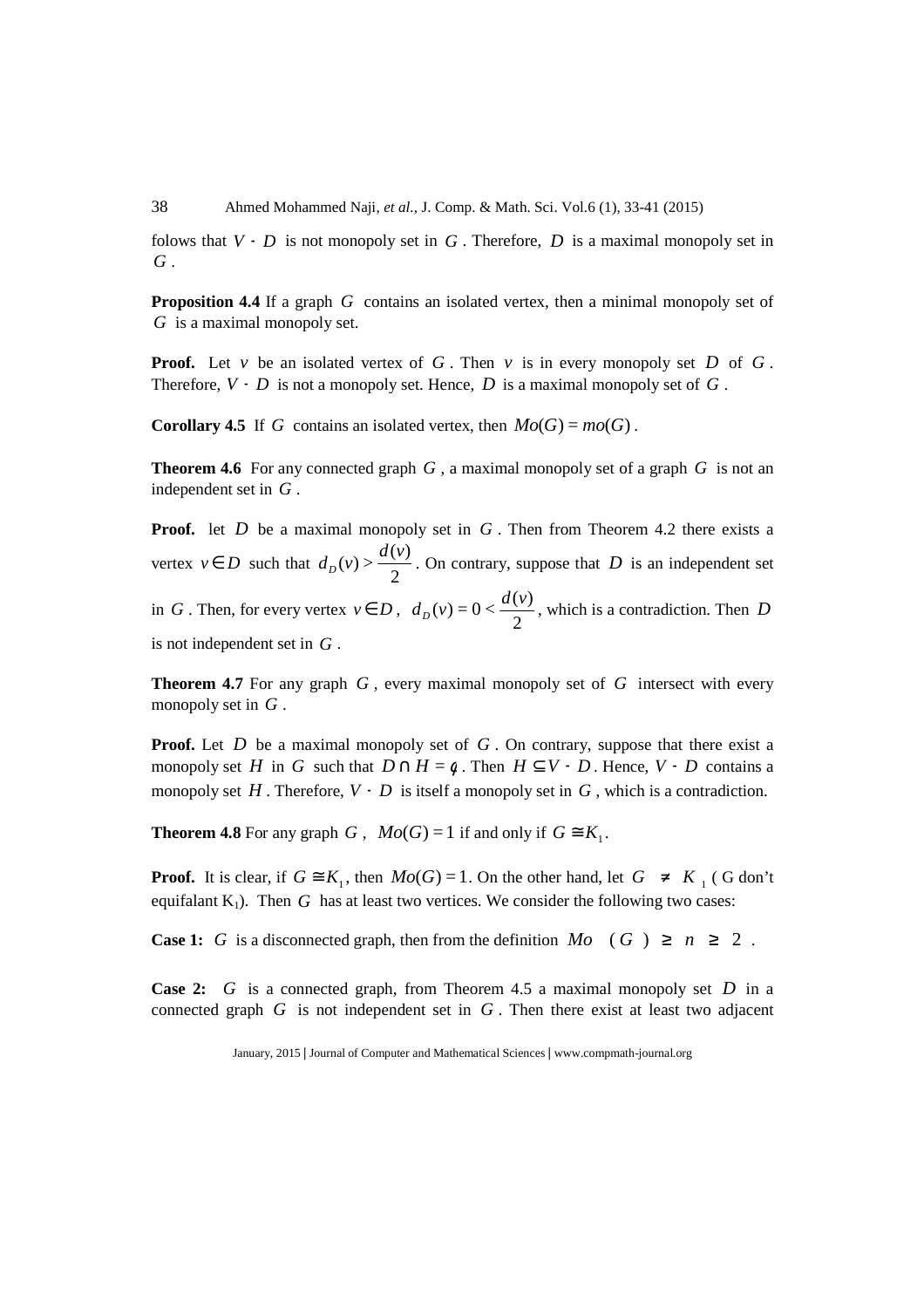vertices in *D*. Hence,  $Mo(G) \geq 2$ . Hence, if  $G \neq K_1$ , then  $Mo(G) \neq 1$ . Therefore, the result is true.

**Theorem 4.9** For any nontrivial graph  $G$ ,  $2 \leq M o(G) \leq n$ . These bounds are sharp, the upper bound is attained if  $G \cong K_2$  or  $K_3$  and the star  $K_{1,n}$  achieves the lower bound.

**Theorem 4.10** For any connected graph  $G$  of order  $n$  and size  $m$ ,

$$
\frac{n}{m} \leq Mo(G) \leq m+1
$$

**Proof.** Since for any connected graph  $n \leq 2m$ . From the previous Theorem  $Mo(G) \geq 2$ , Hence, *m*  $Mo(G) \geq \frac{n}{n}$ . Since every connected graph with *n* vertices has at least *n* − 1 edges. Then from the previous Theorem again  $Mo(G)$ :  $n : m+1$ . The graph  $K_2$  achieves the lower and upper bounds.

**Corollary 4.11** For any connected graph,  $Mo(G) \leq 2m - n + 2$ 

**Proof.** By Theorem 4.8,  $Mo(G)$ :  $n: 2(n-1) - n + 2 : 2m - n + 2$ . Therefor, the result is holds.  $K_2$  achieves this bound.

**Theorem 4.12** Let *G* be a connected graph. Then  $Mo$  (*G*) :  $a$  (*G*) + 1

**Proof.** Let  $S \subseteq V(G)$  be a maximal independent set in *G*. Then *V* - *S* is a monopoly set. Thus  $(V - S) \cup \{v\}$  is a maximal monopoly set in *G*, for every vertex  $v \in S$ . Hence, *Mo*(*G*) : *n* -  $\beta$ (*G*) + 1. Since for any graph *G*,  $\beta$ (*G*) +  $\alpha$ (*G*) = *n*. it follows that  $Mo(G)$  :  $\alpha(G)$  + 1.

**Theorem 4.13** Let *G* be a connected graph with minimum degree  $\delta(G) > 0$ . Then *Mo*  $(G)$   $\leq$  *mo*  $(G)$  +  $\delta$   $(G)$ 

**Proof.** Let  $D$  be a minimum monopoly set of a connected graph  $G$  and let  $\nu$  be a vertex with minimum degree in *G* . we consider the following cases:

**Case 1:**  $v \in D$ . Then  $D \cup N(v)$  is maximal monopoly set in G. Hence,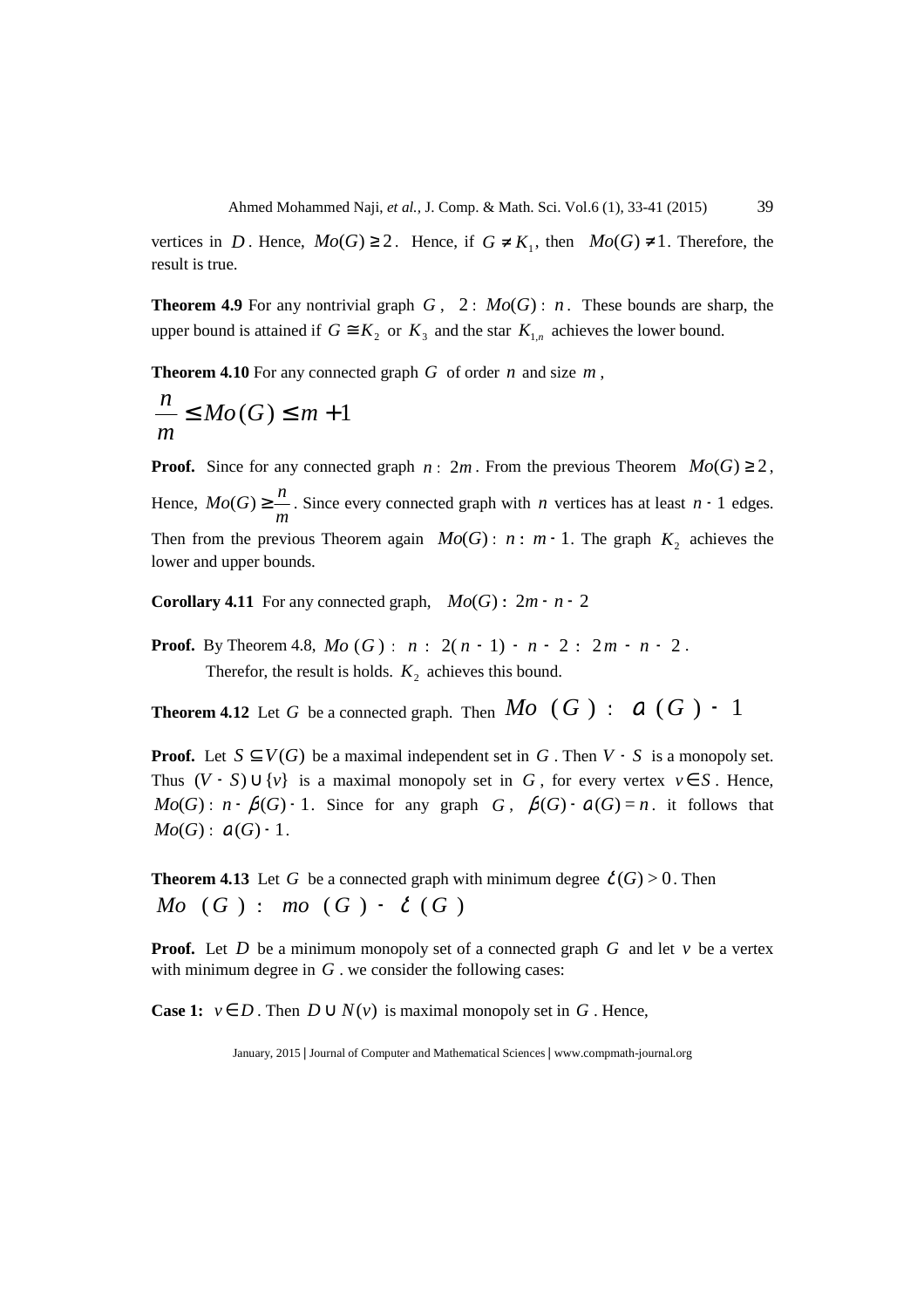40 Ahmed Mohammed Naji, *et al.,* J. Comp. & Math. Sci. Vol.6 (1), 33-41 (2015)

*Mo*  $(G) : |D \cup N(v)| = mo(G) + \delta(G)$ .

**Case 2:**  $v \notin D$ . Then we consider the following two subcases:

**Subcase 2.1:**  $d(v) = 1$ . Then  $D \cup \{v\}$  is a maximal monopoly set. Hence,

*Mo* 
$$
(G) : | D \cup \{v\}|
$$
: *mo*  $(G) + 1 = mo$   $(G) + \delta$   $(G)$ 

**Subcase 2.2:**  $d(v) \ge 2$ . Then  $D \cup \{v, u\}$  (where  $u \in N(v) \cap (V - D)$ , if any) is a maximal monopoly set. Hence,

*Mo* 
$$
(G) : | D \cup \{v, u\} | = \text{mo}(G) + 2 : \text{mo}(G) + \delta(G)
$$
.

**Theorem 4.14** For any connected graph *G* with minimum degree  $\delta$  (*G*),

$$
Mo\left(G\right)\geq\lceil\frac{\delta\left(G\right)}{2}\rceil+1
$$

This bound is sharp.

**Proof.** Let *D* be a maximal monopoly set of *G*. By Theorem 4.2, there exist a vertex  $v \in D$  such that 2  $d_D(v) > \frac{d(v)}{2}$ . Hence,

$$
|D| \geq |N[v] \cap D| = d_D(v) + 1
$$
  
\n
$$
\geq \frac{d(v)}{2} + 1
$$
  
\n
$$
\geq \lceil \frac{\delta(G)}{2} \rceil + 1.
$$
  
\nTherefore,  $Mo(G) \geq \lceil \frac{\delta(G)}{2} \rceil + 1$ .

The complete graph  $K_n$  with even order achieves this bound.

**Corollary 4.15** for any connected graph *G* ,

$$
Mo(G) \ge \lceil \frac{\kappa(G)}{2} \rceil + 1,
$$